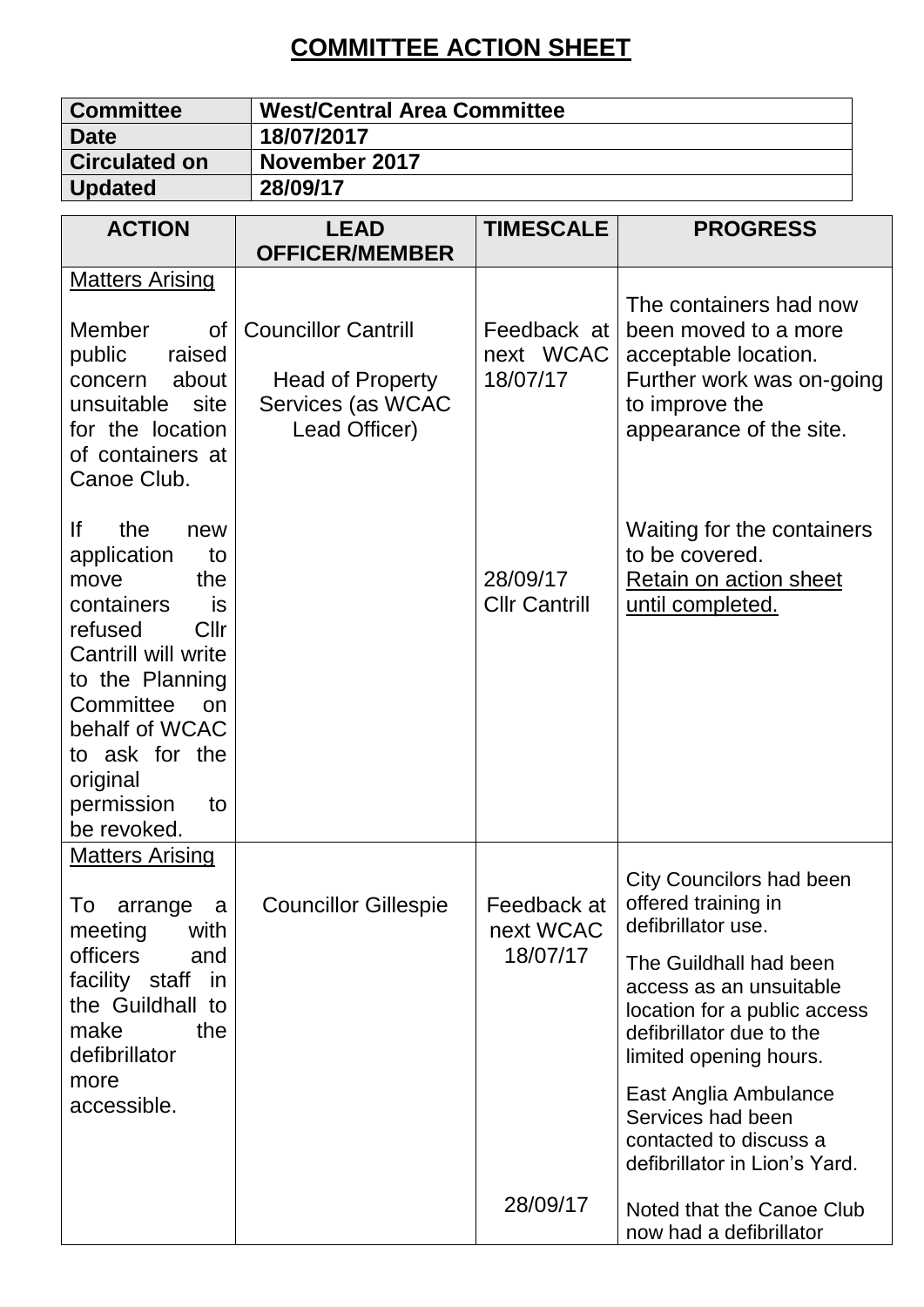| <b>Matters Arising</b><br>Ward<br><b>Councillors</b><br>to<br>ask officers<br>to<br>investigate<br>nuisance<br>issue<br>reported<br>by<br>residents<br><sub>of</sub><br><b>Richmond Road</b><br>regarding<br>property<br>used<br>by Airbnb. | <b>Councillor Cantrill and</b><br>Holland<br><b>Planning Enforcement</b><br><b>Officers</b><br>Councillor Nethsingha<br><b>Councillor Bick</b> | 18/07/17<br>28/09/17<br>28/09/17     | The Director of Planning<br>and Economic<br>Development, produced a<br>briefing note for members<br>regarding this matter<br>A copy of the briefing note<br>be sent to all members of<br>the committee.<br>The planners had advised<br>they were still proceeding<br>with enforcement on 'live' |
|---------------------------------------------------------------------------------------------------------------------------------------------------------------------------------------------------------------------------------------------|------------------------------------------------------------------------------------------------------------------------------------------------|--------------------------------------|-------------------------------------------------------------------------------------------------------------------------------------------------------------------------------------------------------------------------------------------------------------------------------------------------|
|                                                                                                                                                                                                                                             |                                                                                                                                                |                                      | cases to bring to a<br>conclusion.<br>Officers were still to<br>complete a policy on short<br>term lettings / visitor<br>accommodation.                                                                                                                                                         |
| Open Forum                                                                                                                                                                                                                                  |                                                                                                                                                |                                      |                                                                                                                                                                                                                                                                                                 |
| receive<br>To<br>an<br>update from the<br>County<br>Council's<br><b>Highways</b><br><b>Officer</b><br>Andy<br>Bahram.<br>Andy                                                                                                               | <b>Councillor Nesthingha</b>                                                                                                                   | Feedback at<br>next WCAC<br>18/07/17 | Officers had reported that<br>this might be possible.<br>However, work had not yet<br>been completed.<br>Retain on action sheet<br>until completed.                                                                                                                                             |
| confirmed<br>that<br>he will raise the<br>issue with the<br>Tree Officer to<br>see if the roots<br>can be removed<br>without<br>the<br>damaging<br>tree.<br>Alternatively,<br>the path could<br>be re-profiled to<br>make it safer.         | <b>Councillor Nesthingha</b>                                                                                                                   | 28/09/17                             | Work would be completed<br>at the end of October.                                                                                                                                                                                                                                               |
| <b>Open Forum</b>                                                                                                                                                                                                                           |                                                                                                                                                |                                      |                                                                                                                                                                                                                                                                                                 |
| Councillor<br>Nethsingha<br>to<br>ask<br>Wendy<br>the<br>if<br>Young                                                                                                                                                                        | <b>Councillor Nethsingha</b><br><b>Wendy Young</b>                                                                                             | Feedback at<br>next WCAC<br>18/07/17 | <b>This</b><br>matter<br>would<br>be<br>considered further later in<br>the year when the summer<br>season was over and a<br>more permanent solution                                                                                                                                             |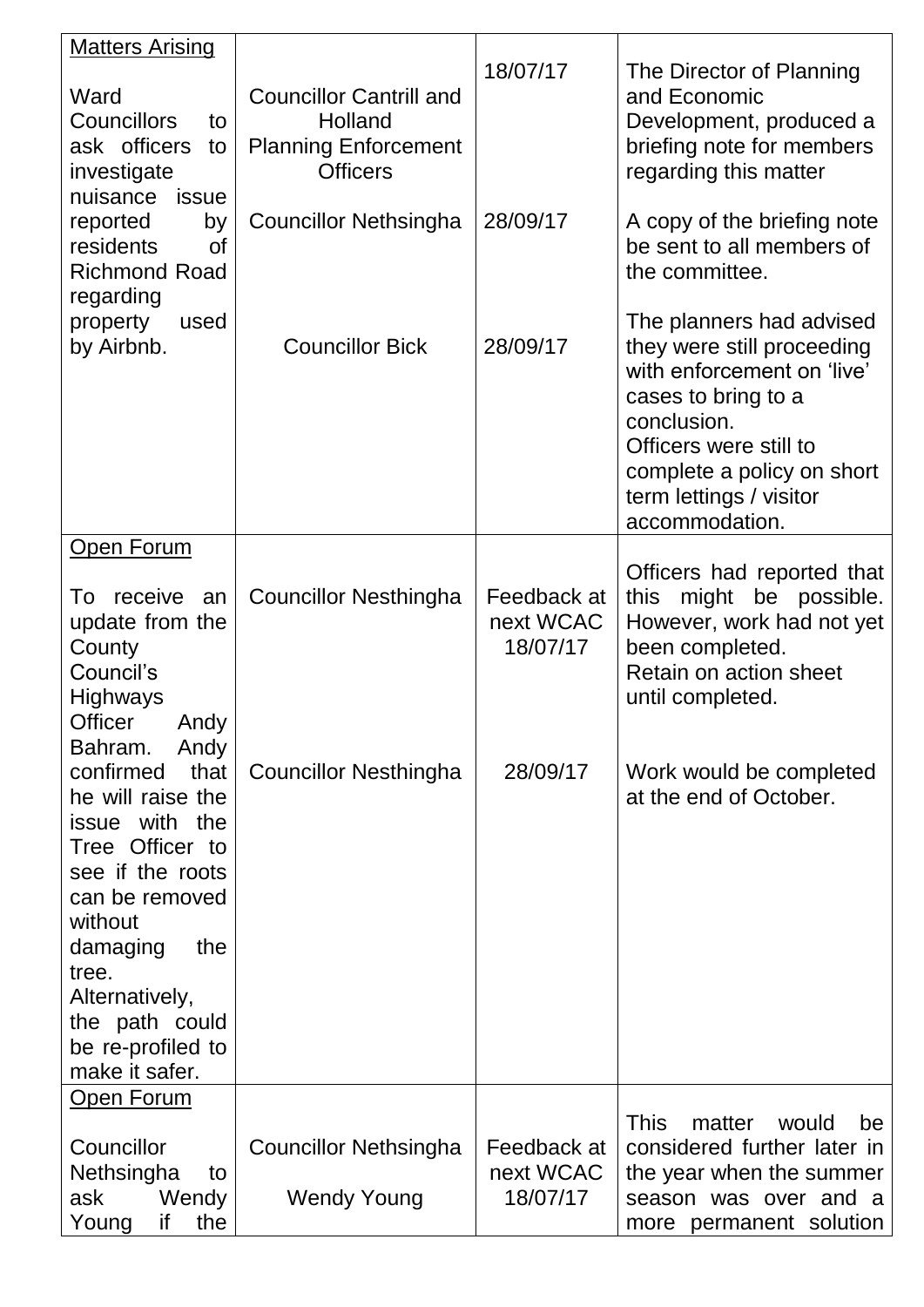| Lammas<br>Land          |                        |             | could be investigated.       |
|-------------------------|------------------------|-------------|------------------------------|
| <b>bins</b><br>are      |                        |             |                              |
| temporary; and          |                        |             | Consultations would be       |
| when<br>if<br>SO,       |                        |             | undertaken with              |
| would they be           |                        |             | stakeholders regarding a     |
| removed? Or, if         |                        |             | <b>Management Strategy</b>   |
| they<br>are             |                        |             | which could include more     |
| permanent, will         |                        |             | varied use of the land for   |
| they be fixed           |                        |             | community and                |
| properly into the       |                        |             | commercial use.              |
| ground?                 |                        |             |                              |
| 2016/17 S106            |                        |             |                              |
| <b>Priority-Setting</b> | <b>Tim Wetherfield</b> | Feedback at | From:<br>John<br>Parrott     |
| <b>Round WAC</b>        |                        | next WCAC   | Sent:<br>10<br>March<br>2017 |
|                         |                        | 18/07/17    | Subject: Shelly Row play     |
| Urban<br>The            |                        |             | area                         |
| Project<br>Growth       |                        |             |                              |
| Manager to find         |                        |             | The grassed area will be     |
| whether<br>out          |                        |             | repaired but we have been    |
| grass damaged           |                        |             | waiting for better weather.  |
| during<br>the           |                        |             | If action was taken too      |
| <b>Shelly Row play</b>  |                        |             | early we<br>would<br>have    |
| area                    |                        |             | actually made<br>matters     |
| refurbishment           |                        |             | This should<br>be<br>worse.  |
| works would be          |                        |             | done in the next couple of   |
| made good as            |                        |             | weeks.                       |
| 0f<br>the<br>part       |                        |             |                              |
| S106-funded             |                        |             | From:<br>John<br>Parrott     |
| project<br>(or          |                        |             | Sent: 15 November 2017       |
| advise<br>a             |                        |             |                              |
| suitable                |                        |             | Confirmed the work had       |
| alternative             |                        |             | carried<br>been<br>out       |
|                         |                        |             |                              |
| officer).               |                        |             |                              |
|                         |                        |             |                              |